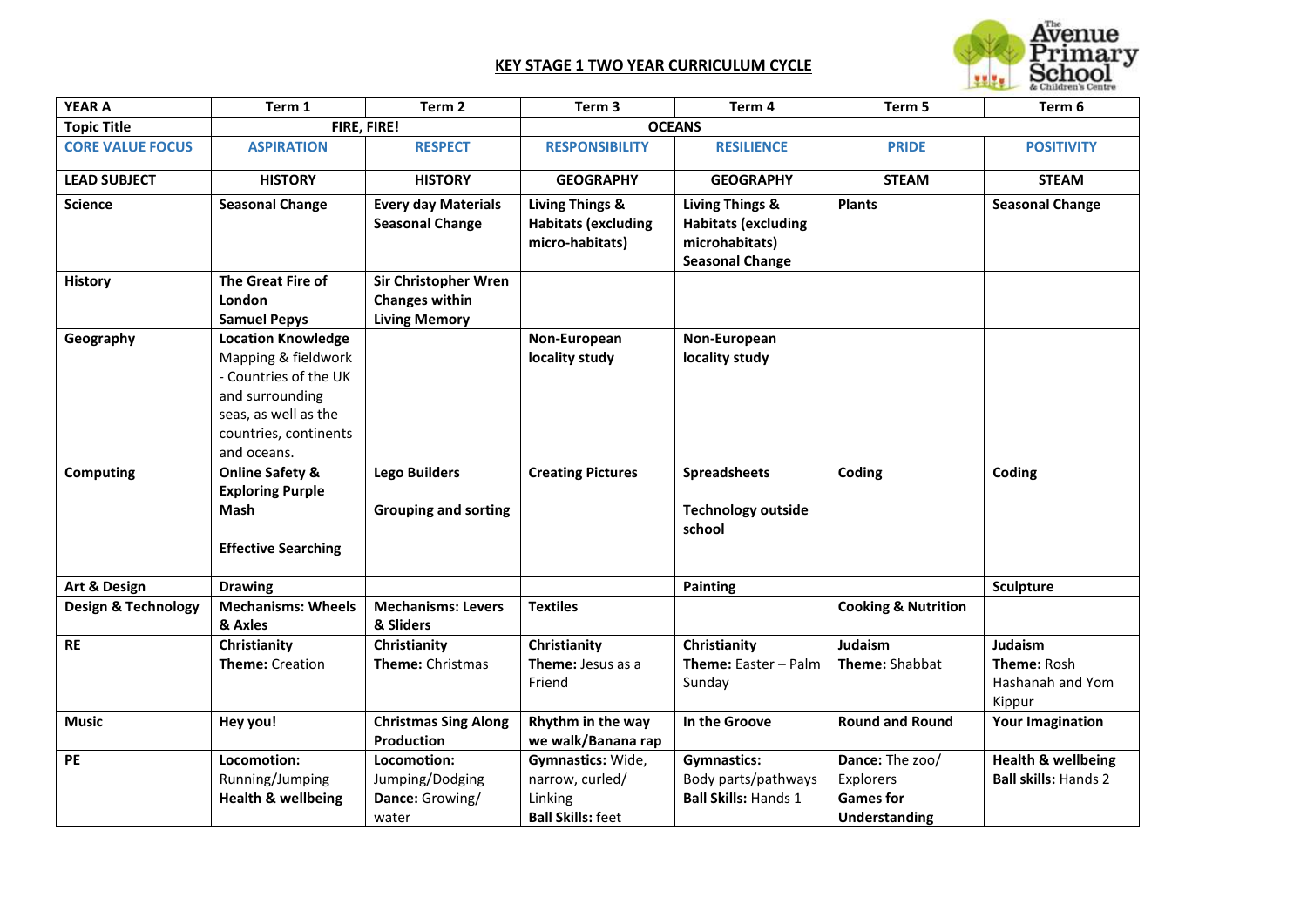## **KEY STAGE 1 TWO YEAR CURRICULUM CYCLE**



| <b>PSHE</b>              | Me & My<br><b>Relationships</b> | <b>Valuing Difference</b> | <b>Keeping Myself Safe</b> | <b>Rights &amp;</b><br><b>Responsibilities</b> | <b>Being My Best</b>       | <b>Growing &amp; Changing</b> |
|--------------------------|---------------------------------|---------------------------|----------------------------|------------------------------------------------|----------------------------|-------------------------------|
| <b>Woodland Learning</b> | Rules: Our Area                 | Twigs & trees             | Bugs & ourselves           | Homes                                          | <b>Traditional stories</b> | Senses                        |

| <b>YEAR B</b>           | Term 1                                                                                      | Term <sub>2</sub>                                                     | Term <sub>3</sub>                                                                                                                                                                                 | Term 4                                                                          | Term 5                                                                                                                                                                                                                                                                             | Term 6                                                                                                                                                               |  |
|-------------------------|---------------------------------------------------------------------------------------------|-----------------------------------------------------------------------|---------------------------------------------------------------------------------------------------------------------------------------------------------------------------------------------------|---------------------------------------------------------------------------------|------------------------------------------------------------------------------------------------------------------------------------------------------------------------------------------------------------------------------------------------------------------------------------|----------------------------------------------------------------------------------------------------------------------------------------------------------------------|--|
| <b>Topic Title</b>      |                                                                                             | <b>FAMOUS PEOPLE IN HISTORY</b>                                       |                                                                                                                                                                                                   | A PLACE CALLED HOME                                                             |                                                                                                                                                                                                                                                                                    | <b>WHAT'S ON YOUR PLATE?</b>                                                                                                                                         |  |
| <b>CORE VALUE FOCUS</b> | <b>ASPIRATION</b>                                                                           | <b>RESPECT</b>                                                        | <b>RESPONSIBILITY</b>                                                                                                                                                                             | <b>RESILIENCE</b>                                                               | <b>PRIDE</b>                                                                                                                                                                                                                                                                       | <b>POSITIVITY</b>                                                                                                                                                    |  |
| <b>LEAD SUBJECT</b>     | <b>HISTORY</b>                                                                              | <b>HISTORY</b>                                                        | <b>GEOGRAPHY</b>                                                                                                                                                                                  | <b>GEOGRAPHY</b>                                                                | <b>STEAM</b>                                                                                                                                                                                                                                                                       | <b>STEAM</b>                                                                                                                                                         |  |
| <b>Science</b>          | <b>Everyday Materials</b><br><b>Seasonal Change</b>                                         | <b>Uses of Everyday</b><br><b>Materials</b><br><b>Seasonal Change</b> | <b>Living Things &amp;</b><br><b>Habitats</b><br>(microhabitats)                                                                                                                                  | Living Things &<br><b>Habitats</b><br>(microhabitats)<br><b>Seasonal Change</b> | Animals, including<br><b>Humans</b>                                                                                                                                                                                                                                                | Animals, including<br><b>Humans</b><br><b>Seasonal Change</b>                                                                                                        |  |
| <b>History</b>          | <b>Significant historical</b><br>figures<br><b>Isombard Kingdom</b><br><b>Brunel</b>        | <b>Changes within</b><br><b>Living Memory</b>                         |                                                                                                                                                                                                   |                                                                                 |                                                                                                                                                                                                                                                                                    |                                                                                                                                                                      |  |
| Geography               |                                                                                             |                                                                       | Locality study, school<br>and Warminster<br>Location Knowledge<br>Mapping & fieldwork<br>- Countries of the UK<br>and surrounding<br>seas, as well as the<br>countries, continents<br>and oceans. | Locality study, school<br>and Warminster                                        | <b>Location Knowledge</b><br>Mapping & fieldwork<br>- Countries of the UK<br>and surrounding<br>seas, as well as the<br>countries, continents<br>and oceans.<br>Human & Physical<br>Geography $-$<br>seasonal and daily<br>weather patterns,<br>hot and cold area of<br>the world. | <b>Location Knowledge</b><br>Countries of the UK<br>and surrounding<br>seas, as well as the<br>countries, continents<br>and oceans.<br>Human & Physical<br>Geography |  |
| <b>Computing</b>        | <b>Online Safety &amp;</b><br><b>Exploring Purple</b><br>Mash<br><b>Effective Searching</b> | <b>Lego Builders</b><br><b>Grouping and sorting</b>                   | <b>Creating Pictures</b>                                                                                                                                                                          | <b>Spreadsheets</b><br><b>Technology outside</b><br>school                      | Coding                                                                                                                                                                                                                                                                             | Coding                                                                                                                                                               |  |
| Art & Design            | <b>Painting</b>                                                                             |                                                                       | <b>Drawing</b>                                                                                                                                                                                    |                                                                                 |                                                                                                                                                                                                                                                                                    | <b>Print making</b>                                                                                                                                                  |  |